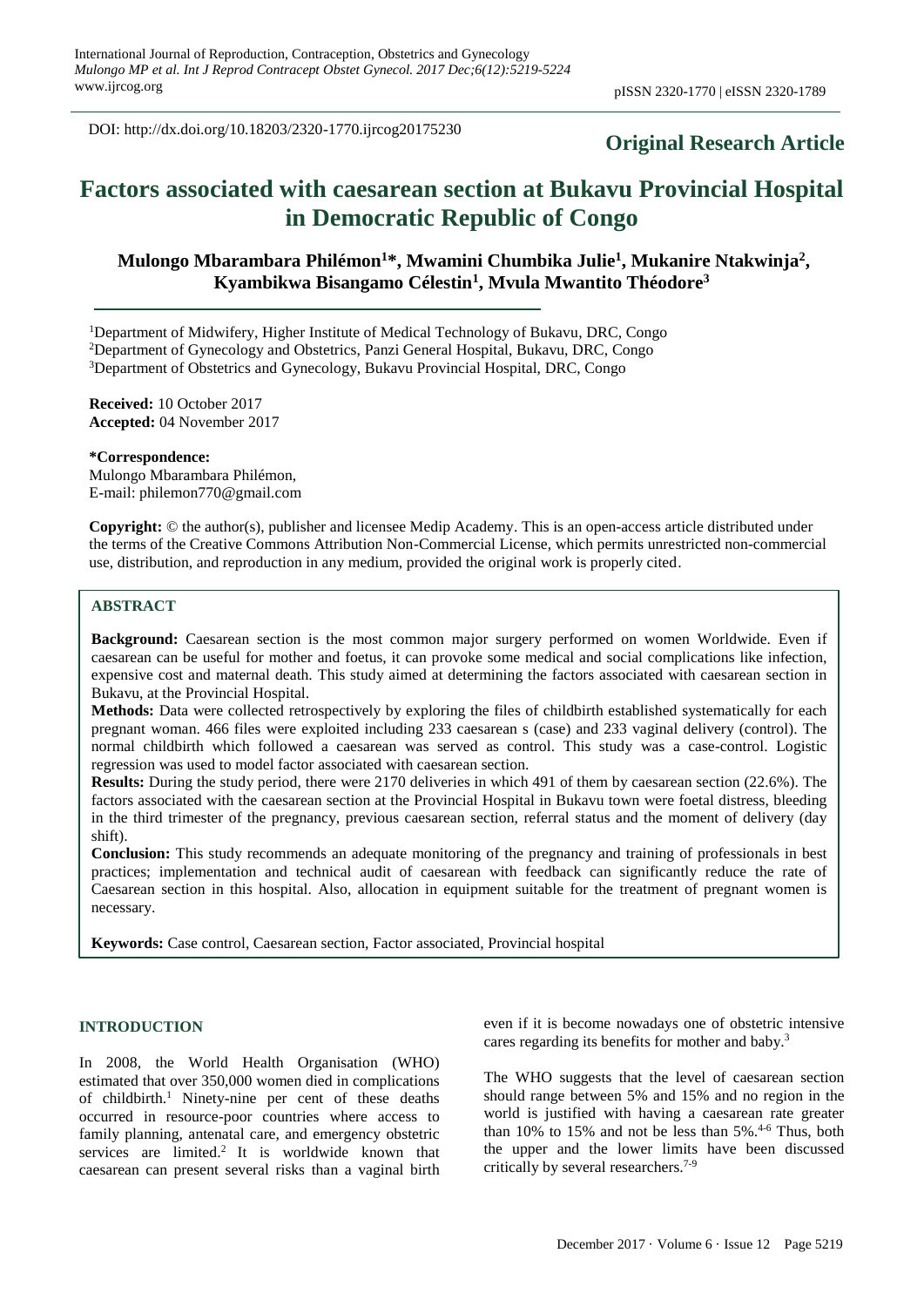In many countries, particularly in the rich countries, the caesarean section rates increased progressively during the three last decades.<sup>10</sup> Although, in many countries with limited resources, a weak access to a sure caesarean and convenient time is a substantial barrier to improve the results of the mothers and new-born babies' health.<sup>11</sup>

Possible causes for the increase include changes in sociodemographic factors and in clinical practices, as well as changes in the attitudes of health professionals and women towards caesarean section. 12

Caesarean section is one of the components of emergency obstetric care to improve the maternal-fetal prognosis and when the complications occur during the pregnancy and the childbirth is one of interests of health system policies in the world.<sup>13</sup>

Although in DR Congo, the real caesarean section rate is not available because of the few studies done are fragmentary, the childbirth by caesarean takes an increasingly significant place. In a previous study conducted in a post‐conflict environment of Bunia, southern of democratic republic of Congo, authors found that the caesarean section rate was  $9.7\%$ .<sup>14</sup>

The Democratic Republic of Congo (DRC) as a member of sub Saharan African country contributes to a large number in maternal and neonatal morbidity and mortality, did not achieve the millennium development goal regarding maternal and infantile health. Thus, the country must work hard in order to achieve the durable development goal especially in the research. Among the ways to improve the accessibility of compressive obstetric care in health institutions and contribute to the reduction of maternal and neonatal morbidity and mortality in the hospital, caesarean section which respects the standards of WHO should be performed.

Bukavu Provincial Hospital still the last referral level in south Kivu Province and there is no any research done on caesarean section at this hospital yet. In order to reduce the caesarean section rate, it is necessary to have a thorough understanding of the risk factors. So, the aim of the study was to identify factors associated with Caesarean section at Bukavu Provincial Hospital during the year 2014.

# **METHODS**

#### *Population and study design*

A case-control study of women who had caesarean section (case) and those who had vaginal delivery (control) was conducted at the Bukavu Provincial Hospital during the same period going from  $1<sup>st</sup>$  January to 31st December 2014. The sample size for study was of 466 subjects parted in 233 per category by using EPI Info 7.1.0 software at an estimated caesarean section prevalence rate of 9.7% with power set at 80% and confidence level at 95% with an Odds ratio (OR) of  $\geq 2$ .<sup>14</sup>

The files of women who delivered single babies during the period of this study were exploited if only they were accessible and well filled. Although, the twin births, the childbirth out this hospital and the files lost or badly filled were excluded from this study.

Data were collected retrospectively by exploiting medical cards of childbirth booked during period going from 1st January to 31<sup>st</sup> December 2014. Permission was obtained from Bukavu Provincial Hospital prior to study conduction. Any information drawn from medical cards was kept confidential and only used for research purpose anonymously.

According to the design of the present study and study period considered (childbirth booked in 2014), we have just exploited medical cards of women. But, Ethical approval was obtained from "Commission Institutionnelle d'Ethique de l'Université Catholique de Bukavu" (Institutional Commission of Ethics of the Catholic University of Bukavu).

#### *Variables*

The collection of the data was accomplished by means of the files of childbirth established systematically for each woman. Caesarean section was the dependent variable. Independent variables were socio-demographic and anthropometric factors such as age, occupation, marital status, parity, weight, height. Obstetric parameters such as bleeding in the last trimester of pregnancy, foetal weight and presence of previous caesarean section were also sought.

#### *Data processing and analysis*

The data was entered into Microsoft Excel 2013 and exported to Stata. SE, version 13.0 then analysed. Binary logistic regression was done to determine whether the independent variables can predict the outcome variable caesarean section.

The result of the odd ratio was used for interpretation of strength of relationship between independent variables and dependent variable (caesarean section). A p-value less than 0.05 was considered to be statistically significant.

#### **RESULTS**

During the period from January to December 2014, 2170 women delivered at Bukavu Provincial Hospital from whom 491 (22.6%) gave birth by Caesarean. The results of univariate analysis of the study showed that among the socio-demographic factors, low education level and type of previous delivery were positively associated with caesarean section in this study.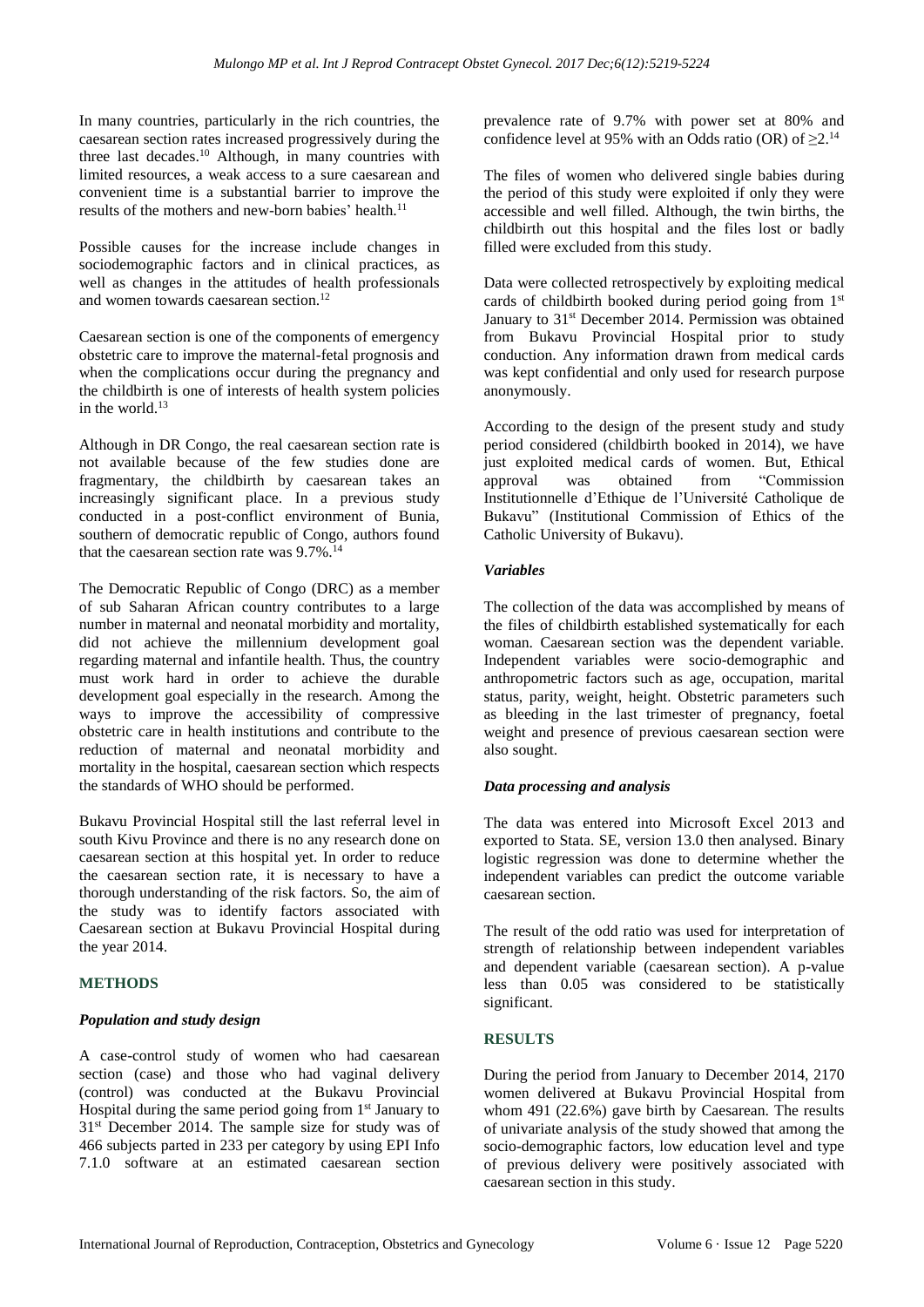|                                  | <b>Total</b> | % of Caesarean | <b>OR (95% IC)</b>  | p-value |
|----------------------------------|--------------|----------------|---------------------|---------|
| Age (years)                      |              |                |                     | 0.236   |
| $\leq$ 20                        | 41           | 4.6            | $1.2(0.61-2.23)$    |         |
| $20 - 35$                        | 336          | 53.7           | 1.0                 |         |
| $>35$                            | 89           | 57.3           | $1.4(0.90-2.29)$    |         |
| <b>Education level</b>           |              |                |                     | 0.040   |
| $\leq$ Primary education         | 98           | 59.2           | $1.6(1.01-2.51)$    |         |
| $\geq$ Secondary education       | 368          | 47.5           | 1.0                 |         |
| <b>Parity</b>                    |              |                |                     | 0.271   |
| Primiparous                      | 143          | 53.8           | $1.2(0.84-1.85)$    |         |
| Pauciparous                      | 97           | 43.3           | 1.0                 |         |
| Multiparous                      | 226          | 50.4           | $1.0(0.71-1.48)$    |         |
| Height (cm)                      |              |                |                     | 0.411   |
| <150                             | 6            | 66.7           | $2.0(0.36 - 11.12)$ |         |
| $\geq$ 150                       | 460          | 49.8           | 1.0                 |         |
| <b>Type of previous delivery</b> |              |                |                     | 0.000   |
| Caesarean                        | 91           | 86.8           | 9.4 (4.97-17.93)    |         |
| Vaginal delivery                 | 375          | 41.1           | 1.0                 |         |
| Have antenatal follow up         |              |                |                     | 0.565   |
| N <sub>o</sub>                   | 29           | 44.8           | $0.8(0.37-1.70)$    |         |
| Yes                              | 437          | 50.3           | 1.0                 |         |
|                                  |              |                |                     |         |

#### **Table 1: Sociodemographic factors associated with caesarean section.**

**Table 2: Admission characteristics factors associated with caesarean section.**

|                                                 | <b>Total</b> | % of caesarean | OR (95% IC)        | p-value |
|-------------------------------------------------|--------------|----------------|--------------------|---------|
| Referral status                                 |              |                |                    | 0.000   |
| Referred emergently                             | 40           | 85.0           | $6.5(2.65-15.71)$  |         |
| Self-admission                                  | 426          | 46.7           | 1.0                |         |
| <b>Membrane state</b>                           |              |                |                    | 0.000   |
| Ruptured                                        | 96           | 82.3           | $6.5(3.71-11.44)$  |         |
| Intact                                          | 370          | 41.6           | 1.0                |         |
| <b>Gestational age (weeks)</b>                  |              |                |                    | 0.106   |
| $<$ 38                                          | 64           | 59.4           | $1.5(0.90-2.65)$   |         |
| 38-42                                           | 398          | 40.8           | 1.0                |         |
| >40                                             | 6            | 65.2           | $1.7(0.94 - 2.31)$ |         |
| <b>Moment of delivery</b>                       |              |                |                    | 0.000   |
| Day shift $(8:00 \text{ am} - 3:30 \text{ pm})$ | 284          | 60.0           | $2.8(1.91-4.14)$   |         |
| Night shift (4 :00 pm - 7 :30 am)               | 182          | 34.6           | 1.0                |         |

Primiparous and multiparous whose last delivery was by caesarean had significantly higher odds of caesarean than those whose last delivery was vaginal (Table 1).

Concerning characteristics of parturient at the admission, there was a significant association between referral status, membrane state or moment of delivery and caesarean section (Table 2).

The results of univariate analysis of the study showed that among the obstetric and clinical factors, history of arterial hypertension or vaginal bleeding in third trimester were positively associated with delivery by caesarean section. A significant statistical relationship was found between history of foetal distress and caesarean section (p  $< 0.05$ ).

There was a strong association between caesarean section and previous caesarean section ( $OR = 10.4$ ; p=0.001).

Foetal weight (foetal macrosomia) was positively associated with caesarean section (OR = 1.9;  $p = 0.028$ ). Table 3 presents the obstetric and clinical factors.

After binary logistic regression for all factors documented in the study, history of foetal distress (OR=6.9; p=0.001), history of third trimester vaginal bleeding (OR=6.3; p=0.003), type of previous delivery (caesarean section, OR=5.8; p=0.000), referral status (referred emergently,  $OR=5.7$ ;  $p=0.000$ ) and previous caesarean section  $(OR=3.6; p<0.008)$  were important predictors of caesarean section (Table 4).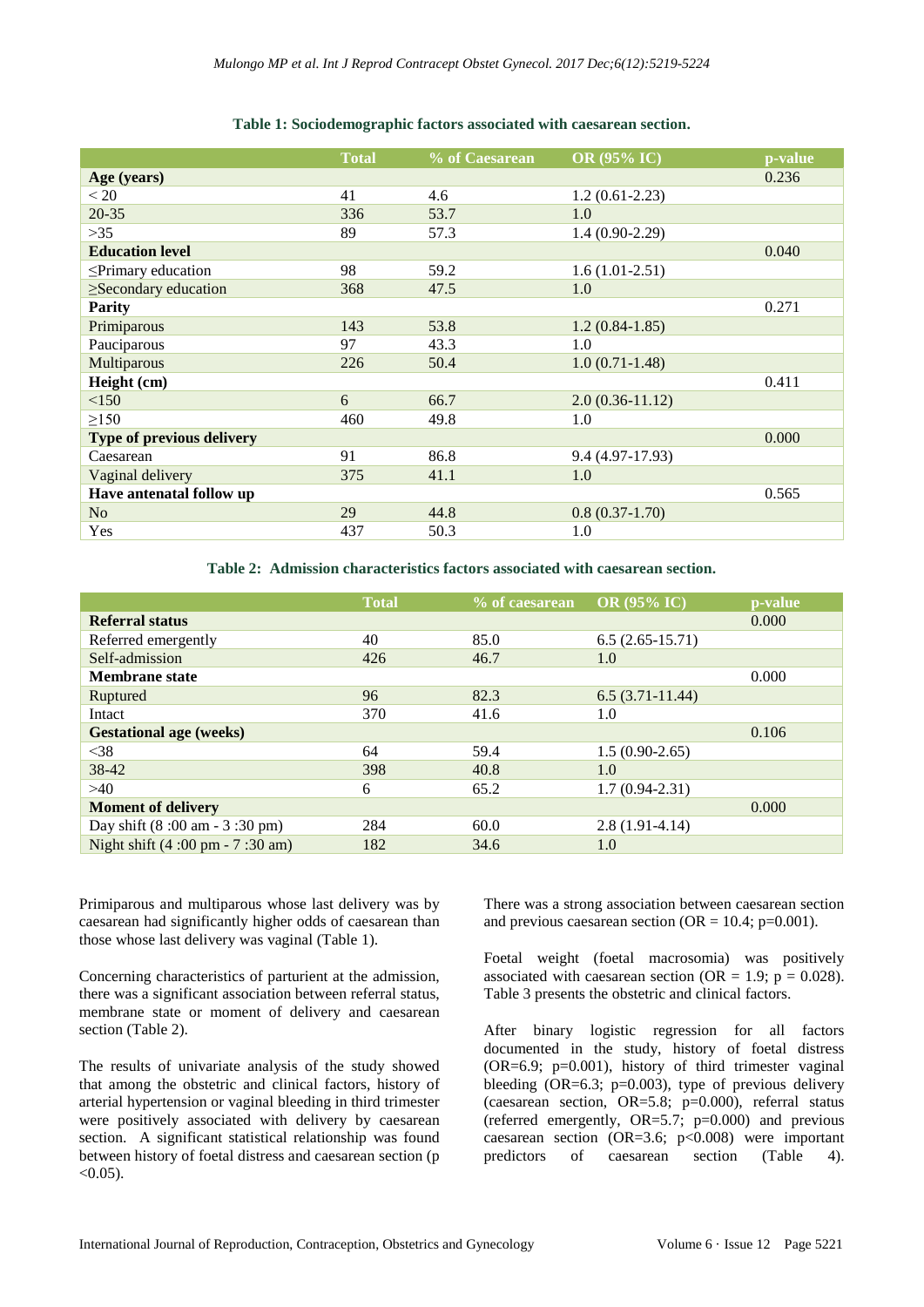|                                               | <b>Total</b> | % of caesarean | <b>OR (95% IC)</b> | p-value |
|-----------------------------------------------|--------------|----------------|--------------------|---------|
| <b>History of arterial hypertension</b>       |              |                |                    | 0.023   |
| <b>Yes</b>                                    | 25           | 72.0           | $2.7(1.10-6.60)$   |         |
| N <sub>o</sub>                                | 441          | 48.8           | 1.0                |         |
| Vaginal bleeding in 3 <sup>rd</sup> trimester |              |                |                    | 0.000   |
| Yes                                           | 27           | 85.2           | $6.3(2.13-18.43)$  |         |
| No                                            | 439          | 47.8           | 1.0                |         |
| <b>History of foetal distress</b>             |              |                |                    | 0.000   |
| Yes                                           | 24           | 83.3           | 5.4 (1.80-15.98)   |         |
| N <sub>o</sub>                                | 442          | 48.2           | 1.0                |         |
| <b>Previous urinary infections</b>            |              |                |                    | 0.066   |
| Yes                                           | 32           | 34.4           | $0.5(0.23-1.06)$   |         |
| No                                            | 434          | 51.2           | 1.0                |         |
| <b>Previous caesarean section</b>             |              |                |                    | 0.000   |
| Yes                                           | 64           | 89.1           | 10.4 (4.65-23.48)  |         |
| N <sub>o</sub>                                | 402          | 43.8           | 1.0                |         |
| <b>Birth weight</b>                           |              |                |                    | 0,028   |
| Low weight                                    | 49           | 59.2           | $1.5(0.82 - 2.76)$ |         |
| Normal weight                                 | 364          | 46.7           | 1.0                |         |
| Foetal macrosomia                             | 53           | 64.2           | $1.9(1.06-3.48)$   |         |
| <b>Perineal cicatrix</b>                      |              |                |                    | 0.311   |
| Yes                                           | 101          | 54.5           | $1.2(0.80-1.95)$   |         |
| No                                            | 365          | 48.8           | 1.0                |         |

**Table 3: Clinical and obstetric factors associated with caesarean section.**

#### **Table 4: Logistic regression identifying predictive factors of caesarean section.**

|                                      | <b>OR</b> | 95% IC of OR p-value |       |
|--------------------------------------|-----------|----------------------|-------|
| History of fetal<br>distress         | 6.9       | 2.15-21.91           | 0.001 |
| History of 3rd<br>trimester bleeding | 6.3       | 1.87-21.03           | 0.003 |
| Type of previous<br>delivery         | 5.8       | 2.82-11.98           | 0.000 |
| Referral status                      | 5.7       | 2.20-14.90           | 0.000 |
| Previous<br>caesarean section        | 3.6       | 1.39-9.16            | 0.008 |
| Moment of<br>delivery (day)          | 2.7       | 1.73-4.21            | 0.000 |

#### **DISCUSSION**

This study reveals important information regarding the cesarean section and the factors associated with it. In this study, 22.6% of mothers delivered by caesarean section. Our caesarean section rate is above the established fork of the World Health Organization.<sup>16</sup> On another hand, ptresent rate is much lower than the rate of 40.1% found in study in Lagos-Nigeria and 43% rate from public hospitals in Brazil. 17,18

Present high caesarean section rate is due to high rate of emergency sections (85.0%), where referral cases are managed from 5 districts and their peripheries as it is the only tertiary care facility in South Kivu Health Division. But, attention should be paid to avoid unjustified caesarean section which presents not only medical complications but also socio-economic consequences for the family.

In this Provincial hospital, foetal distress, third trimester vaginal bleeding, last delivery by cesarean, referral status, previous caesarean section, and delivery during the day shift (8:30 am to 4:00 pm) were independent predictors of caesarean.

Potential weaknesses of this study include its design, case-control in which some medical cards were insufficiently filled or did not contain all needed parameters. No association was found between mother's age and caesarean section. Thus, a high proportion of caesarean section (57.3%) was found among women whose age was above 35 years old. Other studies on the same subject showed that advanced maternal age remain a leading factor associated with caesarean section. 16,1920 This can be explained by the fact that older women are more likely to experience pregnancy complications such as diabetes, hypertension and pre-eclampsia.

In the present study, the last delivery by caesarean or previous caesarean section was found to be statistically significant as a predictive factor for caesarean section.

Other researchers reported the same observation. 21-24 It is known that previous caesareans were among the principal medical indications of a cesarean in literature worldwide,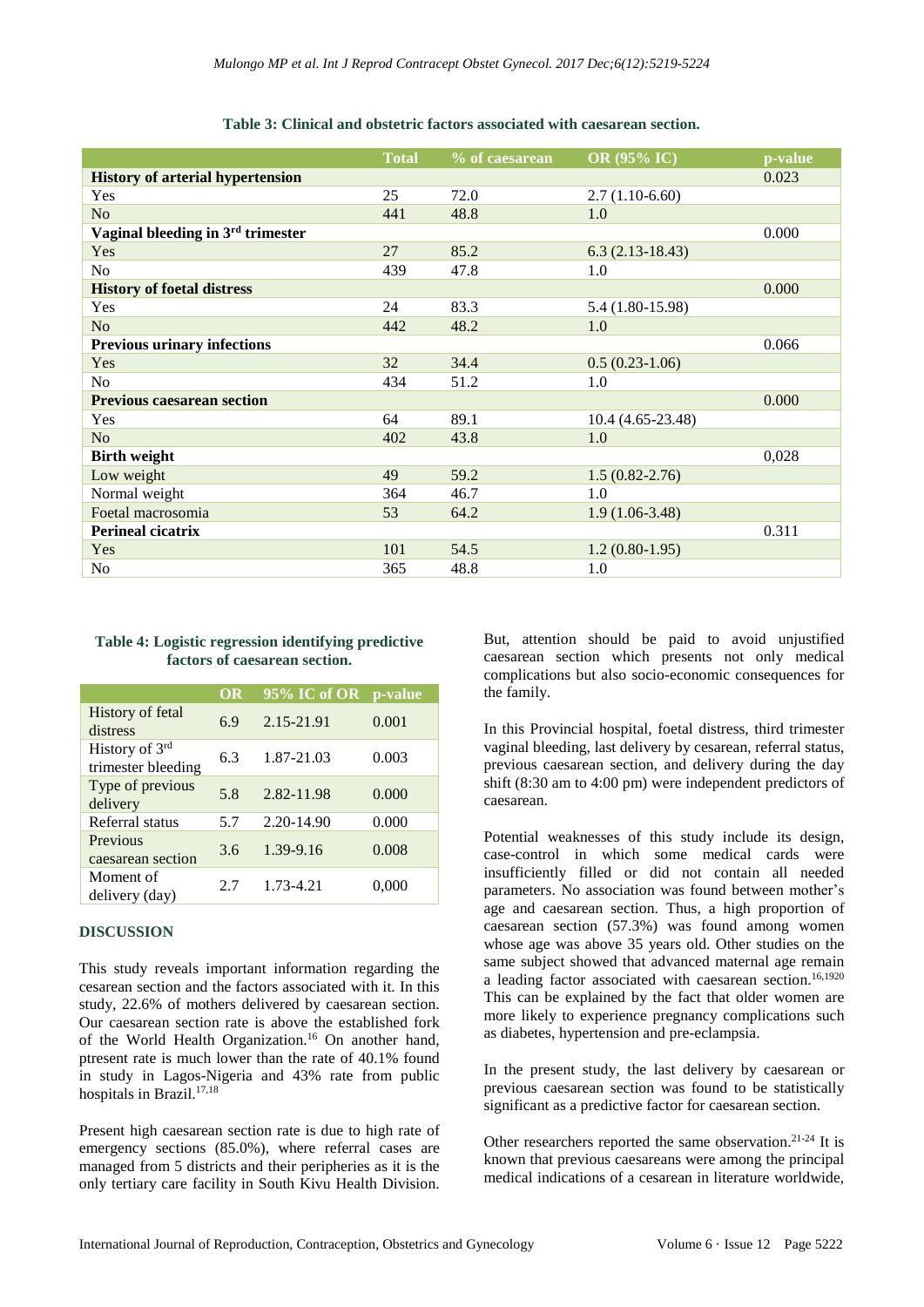especially in developing countries. Another probable explanation should be the fact that a woman with previous caesarean is at the risk of a uterus rupture, a vaginal bleeding due to the placenta previa during the pregnancy.

This study showed that the foetal distress was the strong predictive factor of caesarean section. Other studies have also found foetal distress to be a predictive factor for caesarean section.25,26 Monitoring of foetal pulse should be done in labour room in order to intervene early.

The referral status for delivery was positively associated with caesarean section in the present study. Parturient referred emergently were more at risk to deliver by caesarean than those whom appear at the hospital without referral. Another study shows that the level of caesarean section among medically referred women is higher since they have been found to have a higher risk of complications.<sup>27</sup>

Caesarean section becomes the one of needed care for them in such case. It is necessary to make a serious monitoring of such category of women.

The moment of delivery (day shift) was also found to be positively associated with delivery by caesarean section. Freitas found that convenience of the team on duty influences type of delivery.<sup>22</sup> Technically, it is difficult to explain that association. But, it is more logical and easy to deal with those cases during the day than in the night because the team day is bigger and more relaxed than the night team.

History of third trimester vaginal bleeding was found to be significantly associated with caesarean section ( $p =$ 0.003). Bleeding in third trimester of pregnancy constitutes an emergency in obstetrics. Then, in order to rescue the neonate and to preserve mother health, we have to intervene on time by caesarean. Above findings is in agreement with Akinola's results.<sup>17</sup>

# **CONCLUSION**

Based on the findings of this study, history of foetal distress, history of bleeding in 3<sup>rd</sup> trimester, type of previous delivery, referral status, previous caesarean section and moment of delivery were positively associated with increased risk of caesarean section at Bukavu Provincial Hospital.

Preventing the increased caesarean section in the present study area, an improving of prenatal care and reinforcement capacities of health care professionals on practice of compressive obstetric care remain the cornerstone in practice of convincing Caesareans. We strongly recommend that these issues be taken into consideration in order to strengthen the mother and child health programs in South Kivu Health Division.

#### **ACKNOWLEDGMENTS**

The authors would like to thank Bukavu Provincial Hospital for permission given to review patient's data. Authors also thank ISTM staff for their support in collecting data. Finally, authors are grateful to Mr. Narcisse Mubalama who helped in translation of this manuscript draft. To the late Professor Mvula Théodore who supervised this work but could not see the outcome of this work.

#### *Funding: No funding sources*

*Conflict of interest: None declared Ethical approval: The study was approved by the Institutional Ethics Committee*

### **REFERENCES**

- 1. Hogan MC, Foreman KJ, Naghavi M, Ahn SY, Wang M, Murray CJ. Maternal mortality for 181 countries, 1980-2008: a systematic analysis of progress towards Millennium Development Goal 5. Lancet. 2010;375:1609-23.
- 2. WHO, UNFPA and the World Bank. Trends in maternal mortality: 1990 to 2008. Estimates developed by WHO, UNICEF. 2010.
- 3. Mushira US, Ramanathan M. Delivery-related complications and determinants of caesarean section rates in India. Health Policy Planning. 2002;17(1):90-8.
- 4. World Health Organization and UNICEF. Indicators to monitor maternal health goals: Report of a technical working group, Geneva, 8-12 November 1993. 1994. Available at http://apps.who.int/iris/handle/10665/60261 Accessed 16 October 2015.
- 5. Menacker F, Declercq E, Macdorman MF. Cesarean delivery: background, trends, and epidemiology. Seminars in perinatology. 2006;30(5):235-24.
- 6. Leone T, Padmadaas SS, Mathews Z. Community factors affecting rising caesarean section rates in developing countries: an analysis of six countries. Social Science Med. 2008;67(8):1236-46.
- 7. Althabe F, Sosa C, Belizan JM, Gibbons L, Jacquerioz F, Bergel E. Caesarean section rates and maternal and neonatal mortality in low, medium, and high-income countries: an ecological study. Birth. 2006;33(4):270-7.
- 8. Stanton CK, Holtz SA. Levels and trends in cesarean birth in the developing world. Stud Fam Plan. 2006;37(1):41-8.
- 9. Dumont A, de Bernis L, Bouvier-Colle MH, Breart G, MOMA Study Group: Caesarean section rate for maternal indication in sub-Saharan Africa: a systematic review. Lancet. 2001;358(9290):1328-33.
- 10. Moore B. Appropriate technology for birth. Lancet. 1985;326(8458):87.
- 11. Gibbons L, Belizan J, Lauer J, Betran A. Inequities in the use of caesarean sections in the World. Am J Obstet Gynecol. 2012;206:331.